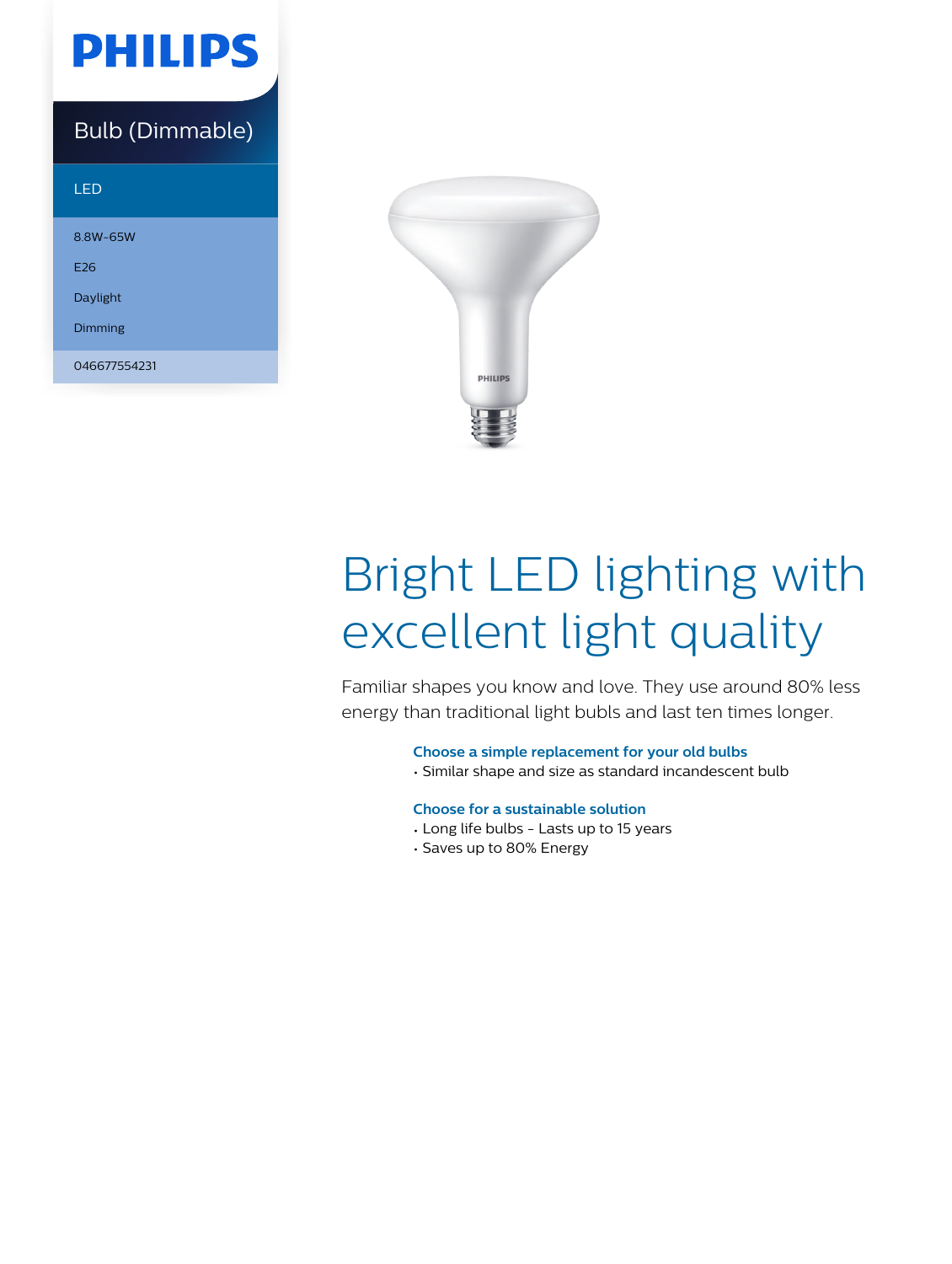## **Highlights**

#### **Replaces standard incandescent**

With its beautiful design and familiar shape, this energy-saving LED bulb is the perfect sustainable replacement for traditional incandescent bulbs.

**15,000-hour rated average life**



With a lifetime of up to 15,000 hours, you can reduce the hassle of frequently replacing your light bulbs, and enjoy a perfect lighting solution for over 15 years.

### Specifications

#### **Bulb characteristics**

- Dimmable: Yes
- Intended use: Indoor
- Lamp shape: Non directional reflector
- Socket: E26
- Technology: LED
- Type of glass: Frosted

#### **Bulb dimensions**

- Height: 16 cm
- Weight: 0.166 kg
- Width: 12.5 cm

#### **Durability**

- Average life (at 2.7 hrs/day): 15 year(s)
- Lumen maintenance factor: 70%
- Nominal lifetime: 15,000 hour(s)
- Number of switch cycles: 50,000

#### **Saves up to 80% Energy**



Enjoy the energy-savings of LEDs without sacrificing light quality. Instantly save over 80% in energy by replacing your existing incandescent or halogen bulbs

#### **Light characteristics**

- Beam angle: 90 degree(s)
- Color consistency: 4SDCM
- Color rendering index (CRI): 90
- Color temperature: 5000 K
- Light Color Category: Daylight
- Nominal luminous flux: 800 lumen
- Starting time: <0.5 s
- Warm-up time to 60% light: Instant full light

#### **Miscellaneous**

• EyeComfort: Yes

#### **Other characteristics**

- Lamp current: 85 mA
- Efficacy: 90 lm/W

#### **Packaging information**

- EAN: 046677554231
- EOC: 554238 • Product title: 8.8BR40/PER/950/P/E26/DIM 4/1BC T20